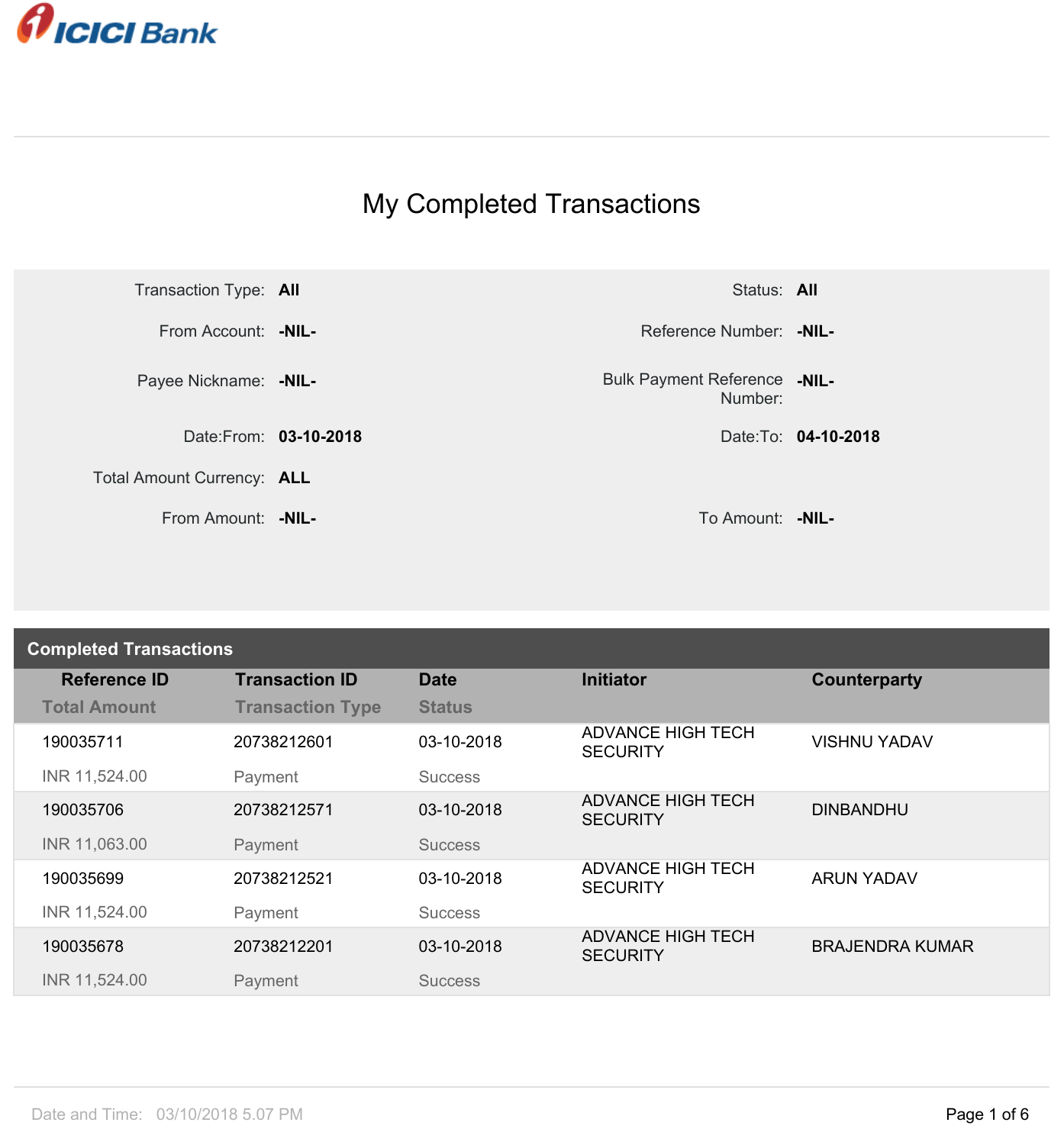| 190035668     | 20738212121 | 03-10-2018     | <b>ADVANCE HIGH TECH</b><br><b>SECURITY</b> | <b>UTTAM SINGH</b>                    |
|---------------|-------------|----------------|---------------------------------------------|---------------------------------------|
| INR 10,141.00 | Payment     | <b>Success</b> |                                             |                                       |
| 190035658     | 20738211871 | 03-10-2018     | <b>ADVANCE HIGH TECH</b><br><b>SECURITY</b> | <b>SONU KUMAR SAH</b>                 |
| INR 11,524.00 | Payment     | <b>Success</b> |                                             |                                       |
| 190035654     | 20738211851 | 03-10-2018     | <b>ADVANCE HIGH TECH</b><br><b>SECURITY</b> | <b>SAVITRI</b>                        |
| INR 10,602.00 | Payment     | <b>Success</b> |                                             |                                       |
| 190035644     | 20738211781 | 03-10-2018     | <b>ADVANCE HIGH TECH</b><br><b>SECURITY</b> | <b>SACHIN KUMAR</b>                   |
| INR 10,602.00 | Payment     | <b>Success</b> |                                             |                                       |
| 190035635     | 20738211721 | 03-10-2018     | <b>ADVANCE HIGH TECH</b><br><b>SECURITY</b> | <b>SHARVAN KUMAR</b><br><b>MANDAL</b> |
| INR 11,524.00 | Payment     | <b>Success</b> |                                             |                                       |
| 190035622     | 20738211621 | 03-10-2018     | <b>ADVANCE HIGH TECH</b><br><b>SECURITY</b> | <b>RAKESH ROSHAN</b><br><b>KANTA</b>  |
| INR 9,219.00  | Payment     | <b>Success</b> |                                             |                                       |
| 190035604     | 20738211501 | 03-10-2018     | <b>ADVANCE HIGH TECH</b><br><b>SECURITY</b> | <b>RAVINDERA</b>                      |
| INR 9,680.00  | Payment     | <b>Success</b> |                                             |                                       |
| 190035595     | 20738211251 | 03-10-2018     | <b>ADVANCE HIGH TECH</b><br><b>SECURITY</b> | <b>MD RIZWAN ALAM</b>                 |
| INR 11,524.00 | Payment     | <b>Success</b> |                                             |                                       |
| 190035585     | 20738211201 | 03-10-2018     | <b>ADVANCE HIGH TECH</b><br><b>SECURITY</b> | <b>SUDHA DEVI</b>                     |
| INR 11,524.00 | Payment     | <b>Success</b> |                                             |                                       |
| 190035577     | 20738211141 | 03-10-2018     | <b>ADVANCE HIGH TECH</b><br><b>SECURITY</b> | <b>AVINASH KUMAR</b>                  |
| INR 11,294.00 | Payment     | <b>Success</b> |                                             |                                       |
| 190035567     | 20738211101 | 03-10-2018     | <b>ADVANCE HIGH TECH</b><br><b>SECURITY</b> | <b>ASHA DAS</b>                       |
| INR 11,524.00 | Payment     | <b>Success</b> |                                             |                                       |
| 190035557     | 20738211061 | 03-10-2018     | <b>ADVANCE HIGH TECH</b><br><b>SECURITY</b> | <b>SHIV NARAYAN</b>                   |
| INR 5,071.00  | Payment     | <b>Success</b> |                                             |                                       |
| 190035547     | 20738210981 | 03-10-2018     | <b>ADVANCE HIGH TECH</b><br><b>SECURITY</b> | <b>CHINTOO MANDAL</b>                 |
| INR 11,524.00 | Payment     | <b>Success</b> |                                             |                                       |
| 190035533     | 20738210901 | 03-10-2018     | <b>ADVANCE HIGH TECH</b><br><b>SECURITY</b> | <b>RAJA RAM</b>                       |
| INR 11,524.00 | Payment     | <b>Success</b> |                                             |                                       |
| 190035527     | 20738210671 | 03-10-2018     | <b>ADVANCE HIGH TECH</b><br><b>SECURITY</b> | <b>RANJAN KUMAR</b>                   |
| INR 11,524.00 | Payment     | <b>Success</b> |                                             |                                       |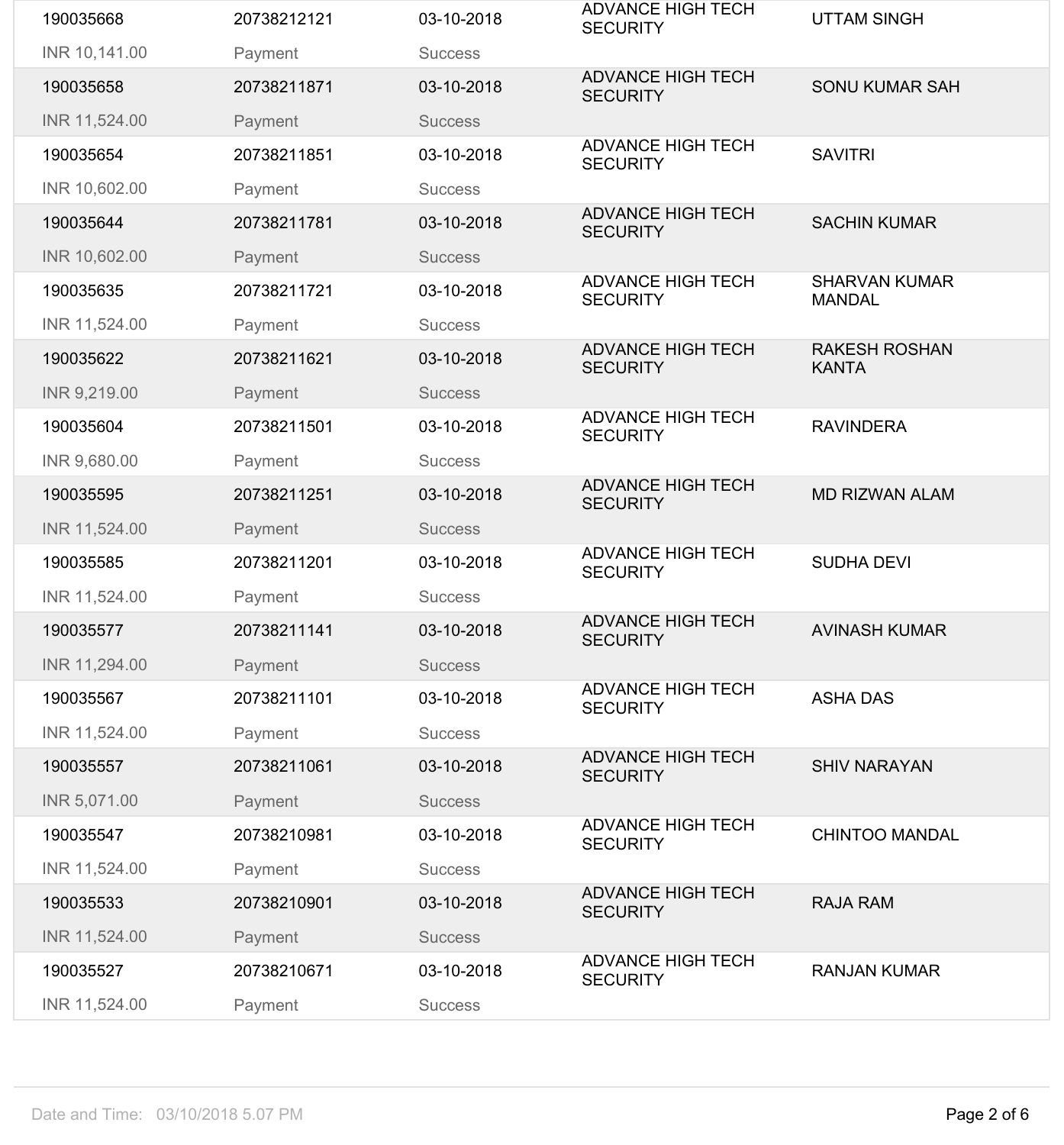| 190035518     | 20738210621 | 03-10-2018     | <b>ADVANCE HIGH TECH</b><br><b>SECURITY</b> | <b>ROOPESH MANDAL</b> |
|---------------|-------------|----------------|---------------------------------------------|-----------------------|
| INR 11,524.00 | Payment     | <b>Success</b> |                                             |                       |
| 190035509     | 20738210591 | 03-10-2018     | <b>ADVANCE HIGH TECH</b><br><b>SECURITY</b> | <b>MANJU DEVI</b>     |
| INR 11,524.00 | Payment     | <b>Success</b> |                                             |                       |
| 190035501     | 20738210551 | 03-10-2018     | <b>ADVANCE HIGH TECH</b><br><b>SECURITY</b> | <b>RANI DEVI</b>      |
| INR 11,524.00 | Payment     | <b>Success</b> |                                             |                       |
| 190035497     | 20738210511 | 03-10-2018     | <b>ADVANCE HIGH TECH</b><br><b>SECURITY</b> | <b>NARENDRA</b>       |
| INR 10,602.00 | Payment     | <b>Success</b> |                                             |                       |
| 190035483     | 20738210251 | 03-10-2018     | <b>ADVANCE HIGH TECH</b><br><b>SECURITY</b> | <b>SANJAY KUMAR</b>   |
| INR 11,524.00 | Payment     | <b>Success</b> |                                             |                       |
| 190035468     | 20738210131 | 03-10-2018     | <b>ADVANCE HIGH TECH</b><br><b>SECURITY</b> | <b>GYAN SINGH</b>     |
| INR 2,305.00  | Payment     | <b>Success</b> |                                             |                       |
| 190035458     | 20738210071 | 03-10-2018     | <b>ADVANCE HIGH TECH</b><br><b>SECURITY</b> | <b>RAJU</b>           |
| INR 11,524.00 | Payment     | <b>Success</b> |                                             |                       |
| 190035446     | 20738209991 | 03-10-2018     | <b>ADVANCE HIGH TECH</b><br><b>SECURITY</b> | <b>JAI BHAGWAN</b>    |
| INR 11,524.00 | Payment     | <b>Success</b> |                                             |                       |
| 190035436     | 20738209951 | 03-10-2018     | <b>ADVANCE HIGH TECH</b><br><b>SECURITY</b> | <b>RAVINDRA RAUT</b>  |
| INR 11,524.00 | Payment     | <b>Success</b> |                                             |                       |
| 190035425     | 20738209681 | 03-10-2018     | <b>ADVANCE HIGH TECH</b><br><b>SECURITY</b> | <b>PAWAN</b>          |
| INR 11,524.00 | Payment     | <b>Success</b> |                                             |                       |
| 190035412     | 20738209611 | 03-10-2018     | <b>ADVANCE HIGH TECH</b><br><b>SECURITY</b> | <b>MAMTA</b>          |
| INR 11,524.00 | Payment     | <b>Success</b> |                                             |                       |
| 190035398     | 20738209521 | 03-10-2018     | <b>ADVANCE HIGH TECH</b><br><b>SECURITY</b> | <b>SUNEEL</b>         |
| INR 11,524.00 | Payment     | <b>Success</b> |                                             |                       |
| 190035389     | 20738209281 | 03-10-2018     | <b>ADVANCE HIGH TECH</b><br><b>SECURITY</b> | <b>RAM KUMAR</b>      |
| INR 11,524.00 | Payment     | <b>Success</b> |                                             |                       |
| 190035372     | 20738208881 | 03-10-2018     | <b>ADVANCE HIGH TECH</b><br><b>SECURITY</b> | <b>VISHAL SAINI</b>   |
| INR 9,680.00  | Payment     | <b>Success</b> |                                             |                       |
| 190035360     | 20738208831 | 03-10-2018     | <b>ADVANCE HIGH TECH</b><br><b>SECURITY</b> | <b>VINOD KUMAR</b>    |
| INR 7,376.00  | Payment     | <b>Success</b> |                                             |                       |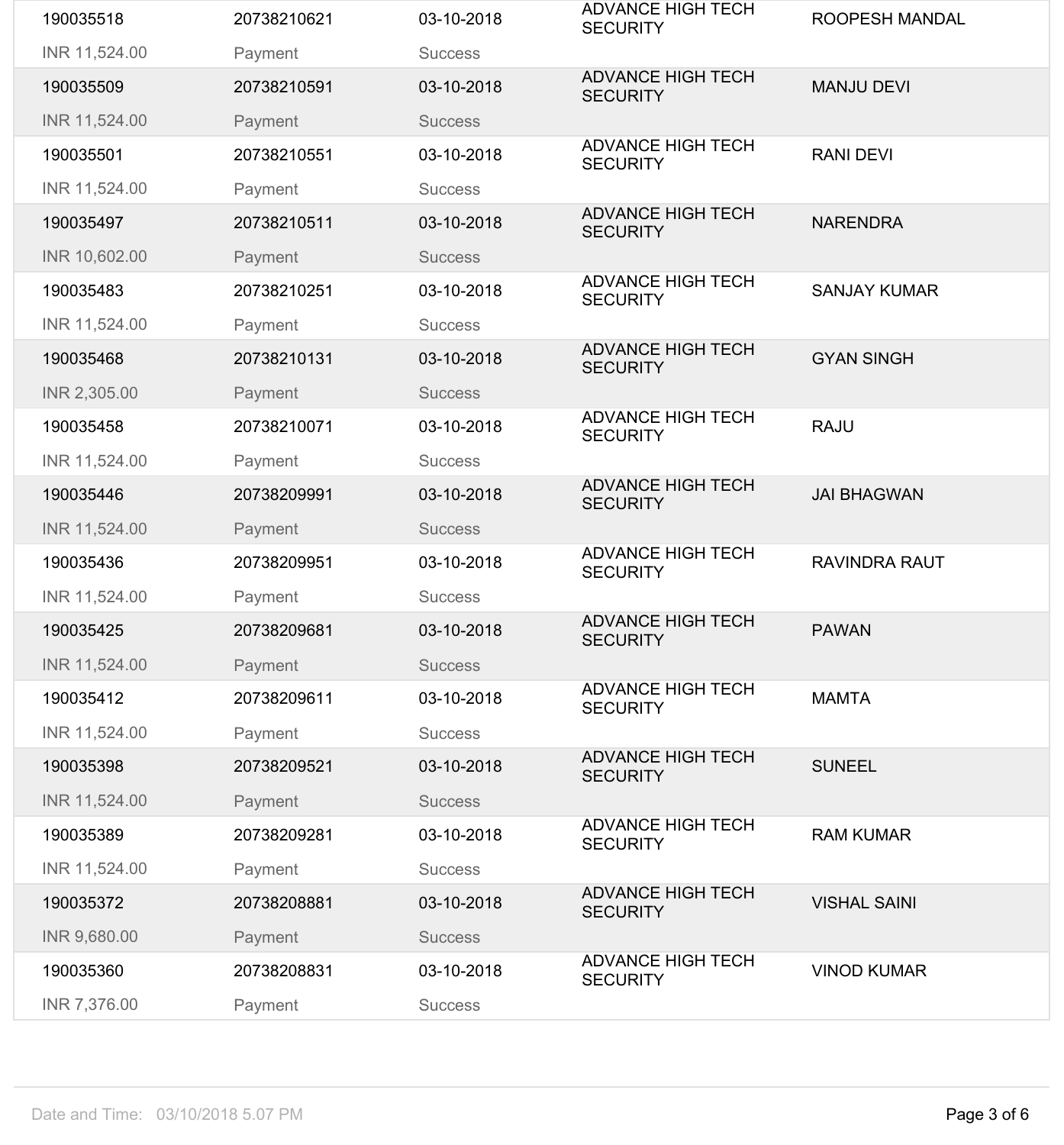| 190035344     | 20738208771 | 03-10-2018     | <b>ADVANCE HIGH TECH</b><br><b>SECURITY</b> | <b>ARUN KUMAR</b>                    |
|---------------|-------------|----------------|---------------------------------------------|--------------------------------------|
| INR 11,524.00 | Payment     | <b>Success</b> |                                             |                                      |
| 190035323     | 20738208711 | 03-10-2018     | <b>ADVANCE HIGH TECH</b><br><b>SECURITY</b> | <b>DEV RAJ</b>                       |
| INR 11,524.00 | Payment     | <b>Success</b> |                                             |                                      |
| 190035313     | 20738208611 | 03-10-2018     | <b>ADVANCE HIGH TECH</b><br><b>SECURITY</b> | <b>MANTU SAH</b>                     |
| INR 11,524.00 | Payment     | <b>Success</b> |                                             |                                      |
| 190035297     | 20738208491 | 03-10-2018     | <b>ADVANCE HIGH TECH</b><br><b>SECURITY</b> | <b>SANTOSH KUMAR</b><br><b>VERMA</b> |
| INR 13,981.00 | Payment     | <b>Success</b> |                                             |                                      |
| 190035293     | 20738208451 | 03-10-2018     | <b>ADVANCE HIGH TECH</b><br><b>SECURITY</b> | <b>KARTIK</b>                        |
| INR 5,071.00  | Payment     | <b>Success</b> |                                             |                                      |
| 190035276     | 20738208341 | 03-10-2018     | <b>ADVANCE HIGH TECH</b><br><b>SECURITY</b> | <b>RAGHUNANDAN</b><br><b>KUMAR</b>   |
| INR 4,149.00  | Payment     | <b>Success</b> |                                             |                                      |
| 190035302     | 20738208271 | 03-10-2018     | <b>ADVANCE HIGH TECH</b><br><b>SECURITY</b> | <b>SANJU DEVI</b>                    |
| INR 11,524.00 | Payment     | <b>Success</b> |                                             |                                      |
| 190035278     | 20738208191 | 03-10-2018     | <b>ADVANCE HIGH TECH</b><br><b>SECURITY</b> | <b>BHARAT KUMAR</b><br><b>MANDAL</b> |
| INR 11,524.00 | Payment     | <b>Success</b> |                                             |                                      |
| 190035264     | 20738208131 | 03-10-2018     | <b>ADVANCE HIGH TECH</b><br><b>SECURITY</b> | <b>ISRAT</b>                         |
| INR 8,298.00  | Payment     | <b>Success</b> |                                             |                                      |
| 190035252     | 20738208001 | 03-10-2018     | <b>ADVANCE HIGH TECH</b><br><b>SECURITY</b> | <b>DEENANATH</b>                     |
| INR 11,524.00 | Payment     | <b>Success</b> |                                             |                                      |
| 190035250     | 20738207991 | 03-10-2018     | <b>ADVANCE HIGH TECH</b><br><b>SECURITY</b> | <b>RANI KUMARI</b>                   |
| INR 8,298.00  | Payment     | <b>Success</b> |                                             |                                      |
| 190035238     | 20738207951 | 03-10-2018     | <b>ADVANCE HIGH TECH</b><br><b>SECURITY</b> | <b>DEEPA</b>                         |
| INR 6,915.00  | Payment     | <b>Success</b> |                                             |                                      |
| 190035223     | 20738207551 | 03-10-2018     | <b>ADVANCE HIGH TECH</b><br><b>SECURITY</b> | <b>NUSRAT PARVIN</b>                 |
| INR 9,680.00  | Payment     | <b>Success</b> |                                             |                                      |
| 190035211     | 20738207511 | 03-10-2018     | <b>ADVANCE HIGH TECH</b><br><b>SECURITY</b> | <b>BABITA</b>                        |
| INR 11,063.00 | Payment     | <b>Success</b> |                                             |                                      |
| 190035194     | 20738207271 | 03-10-2018     | <b>ADVANCE HIGH TECH</b><br><b>SECURITY</b> | <b>SEEMA KUMARI</b>                  |
| INR 11,063.00 | Payment     | <b>Success</b> |                                             |                                      |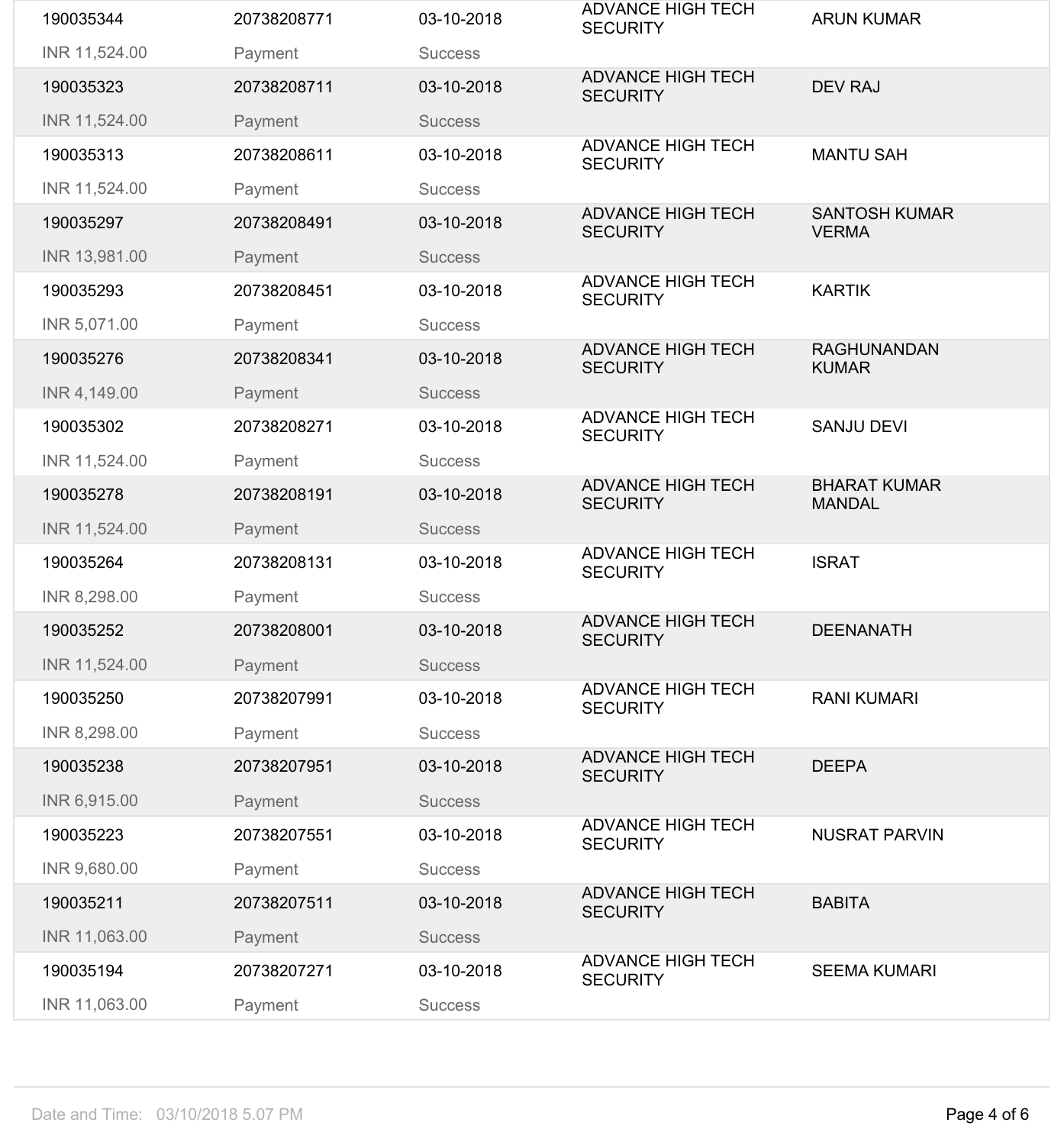| 190035181     | 20738207211 | 03-10-2018     | <b>ADVANCE HIGH TECH</b><br><b>SECURITY</b> | <b>ROSHAN KUMAR</b><br><b>GUPTA</b>   |
|---------------|-------------|----------------|---------------------------------------------|---------------------------------------|
| INR 11,524.00 | Payment     | <b>Success</b> |                                             |                                       |
| 190035168     | 20738207151 | 03-10-2018     | <b>ADVANCE HIGH TECH</b><br><b>SECURITY</b> | <b>SANDEEP SINGH</b>                  |
| INR 11,524.00 | Payment     | <b>Success</b> |                                             |                                       |
| 190035152     | 20738207111 | 03-10-2018     | <b>ADVANCE HIGH TECH</b><br><b>SECURITY</b> | <b>AMIT NEGI</b>                      |
| INR 3,688.00  | Payment     | <b>Success</b> |                                             |                                       |
| 190035137     | 20738206921 | 03-10-2018     | <b>ADVANCE HIGH TECH</b><br><b>SECURITY</b> | <b>ANUP KUMAR</b><br><b>SHARMA</b>    |
| INR 11,524.00 | Payment     | <b>Success</b> |                                             |                                       |
| 190035120     | 20738206831 | 03-10-2018     | <b>ADVANCE HIGH TECH</b><br><b>SECURITY</b> | <b>PREMNARAYAN</b>                    |
| INR 10,602.00 | Payment     | <b>Success</b> |                                             |                                       |
| 190035099     | 20738206701 | 03-10-2018     | <b>ADVANCE HIGH TECH</b><br><b>SECURITY</b> | <b>SURAJ KUMAR</b>                    |
| INR 10,602.00 | Payment     | <b>Success</b> |                                             |                                       |
| 190035074     | 20738206381 | 03-10-2018     | <b>ADVANCE HIGH TECH</b><br><b>SECURITY</b> | <b>CHANDAN KUMAR</b><br><b>PASWAN</b> |
| INR 9,219.00  | Payment     | <b>Success</b> |                                             |                                       |
| 190035060     | 20738206301 | 03-10-2018     | <b>ADVANCE HIGH TECH</b><br><b>SECURITY</b> | <b>UMESH KUMAR SINGH</b>              |
| INR 10,602.00 | Payment     | <b>Success</b> |                                             |                                       |
| 190035048     | 20738206091 | 03-10-2018     | <b>ADVANCE HIGH TECH</b><br><b>SECURITY</b> | <b>CHANDNI</b>                        |
| INR 11,063.00 | Payment     | <b>Success</b> |                                             |                                       |
| 190035035     | 20738205841 | 03-10-2018     | <b>ADVANCE HIGH TECH</b><br><b>SECURITY</b> | <b>GUDIYA</b>                         |
| INR 2,305.00  | Payment     | <b>Success</b> |                                             |                                       |
| 190035022     | 20738205761 | 03-10-2018     | <b>ADVANCE HIGH TECH</b><br><b>SECURITY</b> | <b>KHUSHBOO</b>                       |
| INR 11,063.00 | Payment     | <b>Success</b> |                                             |                                       |
| 190035011     | 20738205711 | 03-10-2018     | <b>ADVANCE HIGH TECH</b><br><b>SECURITY</b> | <b>RAJESH KUMAR</b>                   |
| INR 11,524.00 | Payment     | <b>Success</b> |                                             |                                       |
| 190035005     | 20738205461 | 03-10-2018     | <b>ADVANCE HIGH TECH</b><br><b>SECURITY</b> | <b>PYARE LAL</b>                      |
| INR 8,758.00  | Payment     | <b>Success</b> |                                             |                                       |
| 190034993     | 20738205421 | 03-10-2018     | <b>ADVANCE HIGH TECH</b><br><b>SECURITY</b> | <b>DILIP KUMAR</b>                    |
| INR 10,602.00 | Payment     | <b>Success</b> |                                             |                                       |
| 190034980     | 20738205351 | 03-10-2018     | <b>ADVANCE HIGH TECH</b><br><b>SECURITY</b> | <b>MANISH KUMAR</b>                   |
| INR 11,524.00 | Payment     | <b>Success</b> |                                             |                                       |